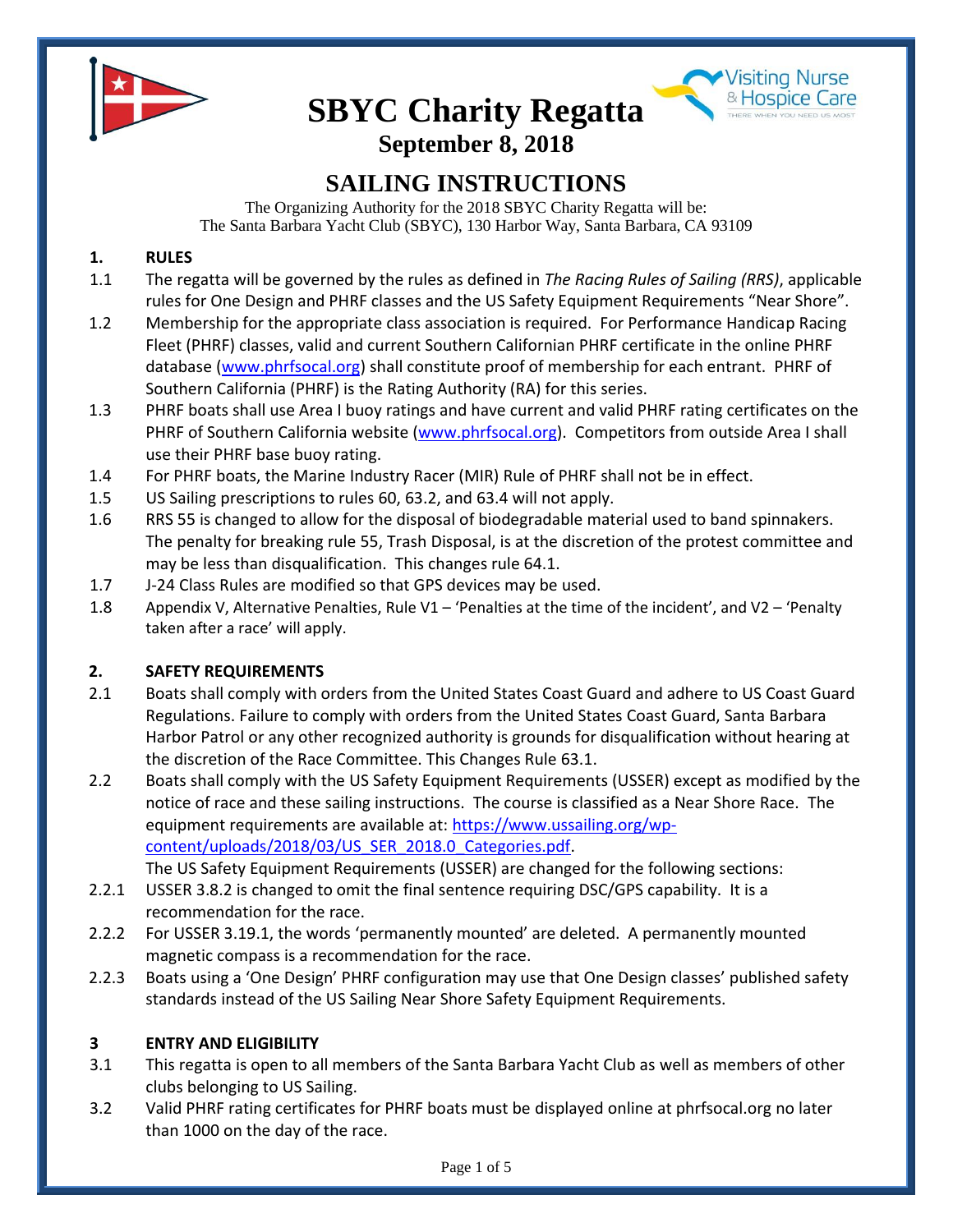- 3.3 One design boats in recognized classes may enter without PHRF certificates using the local class ratings listed below, at the discretion of the race committee.
- Harbor 20 = 204;  $J/24 = 168$ ;  $J/70 = 114$   $J/105 = 90$ ; Melges 24 = 90 3.4 One design boats may establish their own fleet and start if there are four or more entries in that class and by informing the Race Committee of their desire to do so by 1000 on the day of the race. One design boats shall indicate on their entry form whether they will be entering the PHRF or CHRF fleet in the event they are unable to establish their own one design fleet.
- 3.5 CHRF class rules apply with regard to eligibility and trophies.

### **4 ENTRY, ELIGIBILITY, AND FEES**

- 4.1 Eligible boats may enter the race by submitting a completed race entry form to the Santa Barbara Yacht Club no later than 1300 on the day of the race. Race Entry Forms are available at the front desk of SBYC or online at [https://sbyc.org/racing-calendar.](https://sbyc.org/racing-calendar) Exceptions are at the discretion of the Race Committee.
- 4.2 There is no entry fee for this event.
- 4.3 All competitors must check in with the registration table prior to registration closing at 1300.
- 4.4 CHRF competitors must have entered the CHRF series prior to the race. CHRF competitors must inform the Race Committee of their entry by 1300 hours. Exceptions are at the discretion of the Race Committee.
- 4.5 One design boats that are unable to establish a fleet and do not indicate on their entry form what fleet they would like to start with (CHRF or PHRF) will automatically be entered into and scored with the PHRF fleet.

#### **5 NOTICES TO COMPETITORS**

Notices to competitors will be posted on the official notice board located on the SBYC lower deck.

#### **6 CHANGES IN SAILING INSTRUCTIONS**

Changes to these sailing instructions will be posted on the official notice board no later than one hour prior to the start of the race.

#### **7 SIGNALS MADE ASHORE**

Signals made ashore will be displayed from the SBYC flagpole.

#### **8 SCHEDULE**

- 8.1 1130 Registration Opens
	- 1300 Registration Closes / Spectator Boat Boarding
		- 1300 Order of Starts and Class Flags posted on Notice Board
		- 1430 Warning signal for the first start
		- 1435 First Start
	- After Racing **Awards, Food, & Music at SBYC**
- 8.2 The order of starts and class flags will be posted on the Notice Board after 1300 and posted online a[t https://www.sbyc.org/racing-calendar.](https://www.sbyc.org/racing-calendar)
- 8.3 The start of one class will be the warning signal for the next class.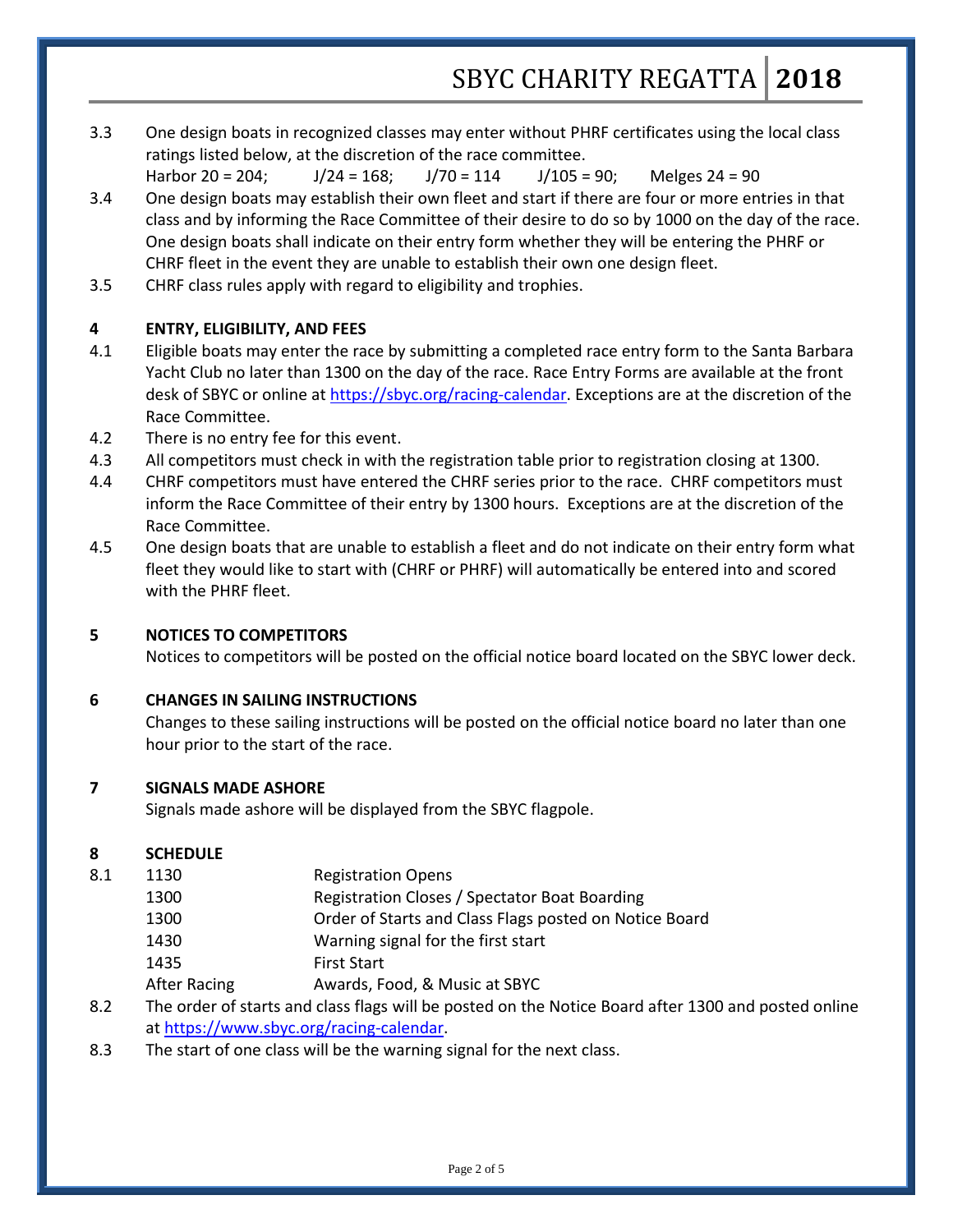#### **9 CLASSES AND CLASS FLAGS**

- 9.1 This race will include PHRF fleet(s), CHRF fleet, and any one design classes that have four or more entries indicating their desire to sail in that one design class.
- 9.2 One Design boats that have not established a fleet will be incorporated into and scored with the PHRF or CHRF fleet based on what their entry form indicates. Entries not indicating a fleet to be entered into will automatically be entered into and scored with the PHRF fleet.
- 9.3 PHRF class splits, if any, will be listed on the Notice Board at 1300.
- 9.4 Class flags for all established classes will be listed on the Notice Board at 1300.

#### **10 RACING AREA**

- 10.1 The racing area will be as designated on the current SBYC course chart, which is available on the SBYC website – [http://www.sbyc.org.](http://www.sbyc.org/)
- 10.2 The areas defined by lines commencing at the nearest shores and connecting each contiguous City of Santa Barbara swim buoy are classified as obstructions. Boats crossing these lines shall exit immediately and retire from the race.

#### **11 THE COURSE**

- 11.1 Courses will be taken from the current version of the SBYC Course Chart. The course for each race will be posted on placards from the SBYC deck with the preparatory signal for each class.
- 11.2 When a letter 'R' placard follows the course number, the course shall be sailed in the reverse direction. Marks shall be passed in reverse order and on the opposite side listed on the course chart.
- 11.3 When a letter 'T' placard follows the course number, the course shall be sailed two times around. The start/finish line will be required at the beginning of the second lap.
- 11.4 The gate designated as 'Gt' on the SBYC course chart shall be between mark 'F' and mark 'X'.

#### **12 MARKS**

- 12.1 Marks will be as designated on the current version of the SBYC course chart. All marks are situated near the GPS coordinates shown on the course chart, but are subject to natural influence.
- 12.2 Marks may be yellow, white or orange cylinders except that: 'BB' is the red/white navigational bell buoy; and Mark 'C' & Mark 'M' are white city anchorage boundary buoys with lights on top. Any permanent mark may be substituted with a temporary or inflatable mark without prior notice.
- 12.3 In the event of a missing mark, boats shall return to the starting line as soon as possible for a restart and monitor VHF channel 71.

#### **13 START**

- 13.1 The start sequence shall be in accordance with RRS 26, with the warning given 5 minutes before the start for each class.
- 13.2 The start line will be between mark 'F' and mark 'G' as shown on the SBYC course chart.
- 13.3 The order of starts and class flags will be posted on the Notice Board after 1300 and posted online at [https://sbyc.org/files/SBYCCourseChart.pdf.](https://sbyc.org/files/SBYCCourseChart.pdf)
- 13.4 The start of one class will be the warning signal for the next class.

#### **14 RECALLS**

The Race Committee may attempt to hail any over-early boat(s) on Channel 71. Failure to hail or failure to hear the hail shall not be grounds for redress. It is the yacht's sole responsibility to start correctly.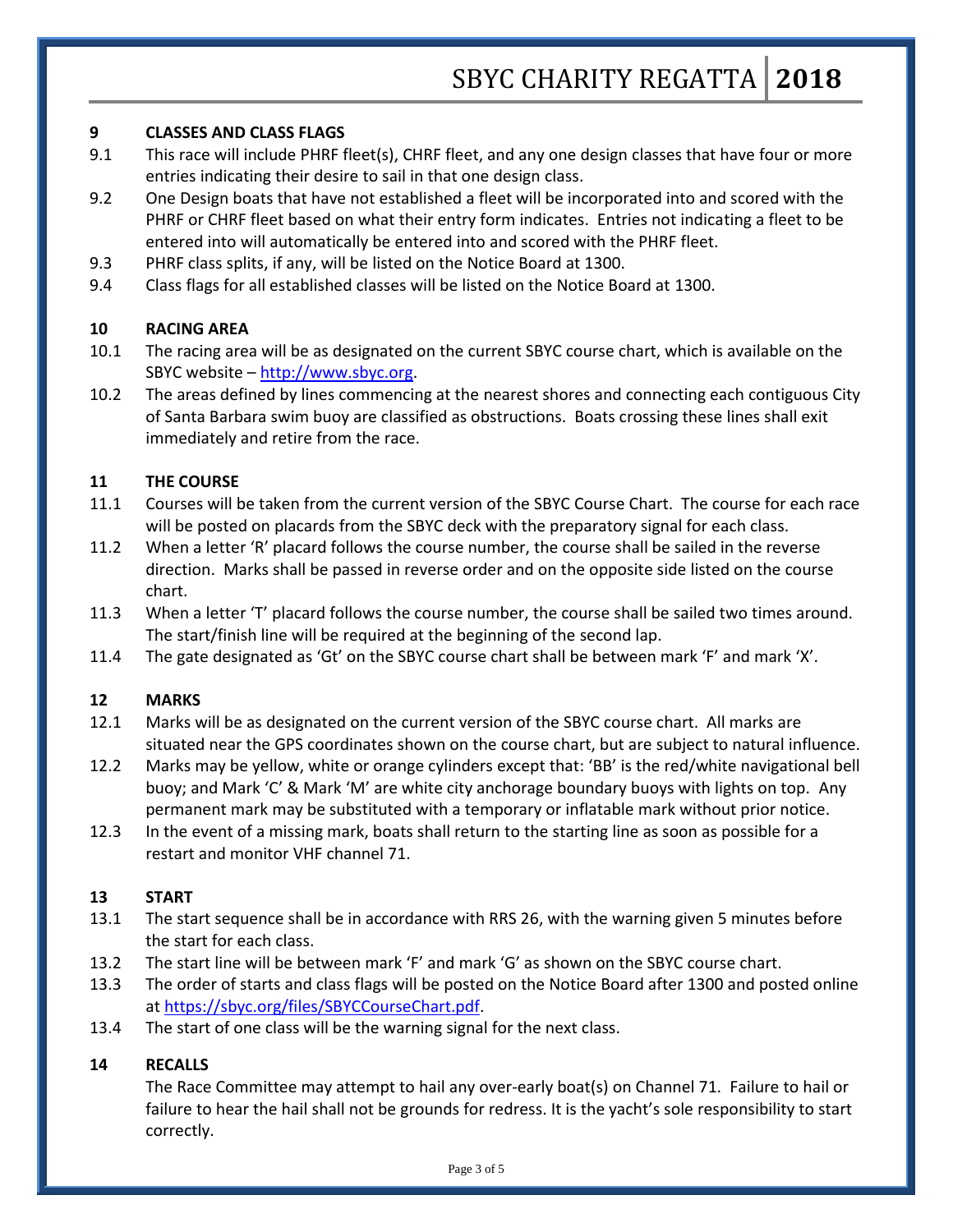#### **15 GENERAL RECALLS**

- 15.1 After a general recall is signaled, the 'First Substitute' flag shall remain flying and will be lowered with the Preparatory flag of the following class's start sequence. A general recall in any class shall not affect the start times of the remaining classes to start.
- 15.2 Warning Signals for recalled classes shall be made as follows:

i.) The warning signal for the first recalled class shall be made with the start of the last regularly scheduled class.

ii.) The warning signal for the second recalled class shall be made with the start of the first recalled class.

iii.) The warning signal for the third recalled class shall be made with the start of the second recalled class.

iv.) Subsequent recalled classes will receive their warning signals with the start of the class that was recalled ahead of them.

v.) The warning signal for the recalled class shall be made five (5) minutes prior to its starting signal.

#### **16 SHORTENED COURSE AFTER THE START**

- 16.1 The race committee may shorten a course. A shortened course will be signaled from the Santa Barbara Yacht Club deck before the leading boat has finished the leg.
- 16.2 The shortened course shall be signaled by displaying code flag 'S' with two sound signals and displaying the class placard(s) for the class or classes to be shortened.
- 16.3 The finish line for the shortened course shall be at the next required mark or gate.

i.) For legs to mark 'X', the shortened course will be finished between mark 'X' and the flagpole. ii.) For legs to the start/finish line at the beginning of a second lap, the finish shall be between mark 'F' and mark 'G'.

iii.) For legs to the gate, boats will be finished between mark 'X' and mark 'F'.

16.4 In the event of an abandoned race, the race committee may notify competitors on VHF Channel 71 following the raising of code flag 'N' with the class placards of the abandoned classes. Separate announcements will be made for each class abandoned. Abandonment of one class does not constitute abandonment of other classes.

#### **17 THE FINISH**

The finish line will be between marks 'F' and 'G' as shown on the attached SBYC course chart.

#### **18 PENALTY SYSTEM**

- 18.1 Appendix V, Rule V1 will apply: The first two sentences of rule 44.1 are changed to: 'A boat may take a One-Turn Penalty when she may have broken one or more rules of Part 2 or rule 31 in an incident while *racing.* However, when she may have broken one or more rules of Part 2 while in the *zone* around a *mark* other than a starting *mark*, her penalty shall be a Two-Turns Penalty.'
- 18.2 Appendix V2 'Penalty Taken After a Race' will apply: After a race, a boat that may have broken one or more rules of Part 2 or rule 31 in an incident while *racing* may take a Post-Race Penalty for that incident. A boat takes the penalty be delivering a written notice to the race office that identifies the race number and when and where the incident occurred. The penalty shall be a 30% Scoring Penalty if taken before the protest time limit or a 40% Scoring Penalty if taken after the protest time limit but before the beginning of a hearing involving the incident, calculated as stated in rule 44.3(c). However, rules 44.1(a) and (b) apply, and the penalty shall not be taken after a protest hearing involving the incident has begun.